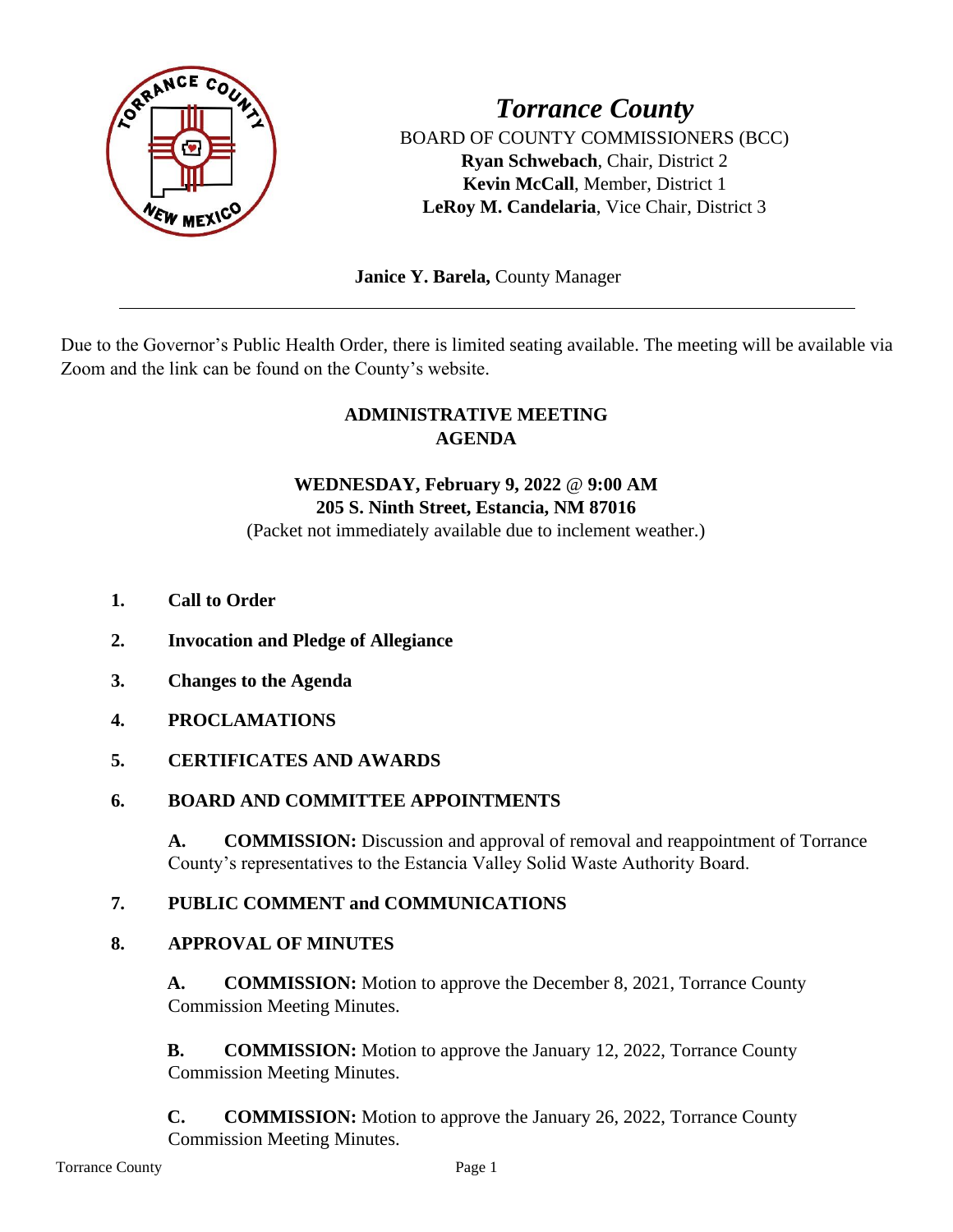## **9. APPROVAL OF CONSENT AGENDA**

**A. MANAGER:** Motion to accept the Third Quarter 2021 Restrictive Housing Report from CoreCivic pursuant to NMSA 1978 § 33-16-5.

**B. MANAGER:** Motion to accept the Fourth Quarter 2021 Restrictive Housing Report from CoreCivic pursuant to NMSA 1978 § 33-16-5.

**C. FINANCE:** Motion to approve payables.

### **10. ADOPTION OF ORDINANCE/AMENDMENT TO COUNTY CODE**

### **11. ADOPTION OF RESOLUTION**

**A. COMMISSION:** Motion to approve Resolution 2022- \_\_\_\_, opposing the United States Federal Government's 30 X 30 Land Reservation Goal.

**B. COMMISSION:** Motion to approve Resolution 2022- opposing the State of New Mexico 30 X 30 Land Preservation Goal.

**C. FINANCE:** Motion to approve Resolution 2022- , budget increase/transfer.

#### **12. APPROVALS**

**A. MANAGER:** Presentation, discussion and possible action regarding the County providing matching funds for EMWT Regional Water Association's Water Trust Board application for the McIntosh Water System.

**B. MANAGER:** Motion to approve participation in the Summer Enrichment Internship Program through New Mexico Public Education Department (NMPED) for 2022.

**C. ATTORNEY:** Motion to approve Findings of Fact and Conclusions of Law upholding the Planning and Zoning Board's denial of a Conditional Use Permit to operate a commercial greenhouse at the residence of Mr. Richard Strahlem.

#### **13. DISCUSSION**

**A. COMMISSION:** Discuss the proposed New Administrative Office Building Project.

**B. COMMISSION:** Discuss paving the last mile of McNabb Rd. using County funds.

# **C. MANAGER'S REPORT**

# **D. COMMISSIONERS' REPORTS**

1) Commissioner McCall, District 1

2) Commissioner Schwebach, District 2

3) Commissioner Candelaria, District 3